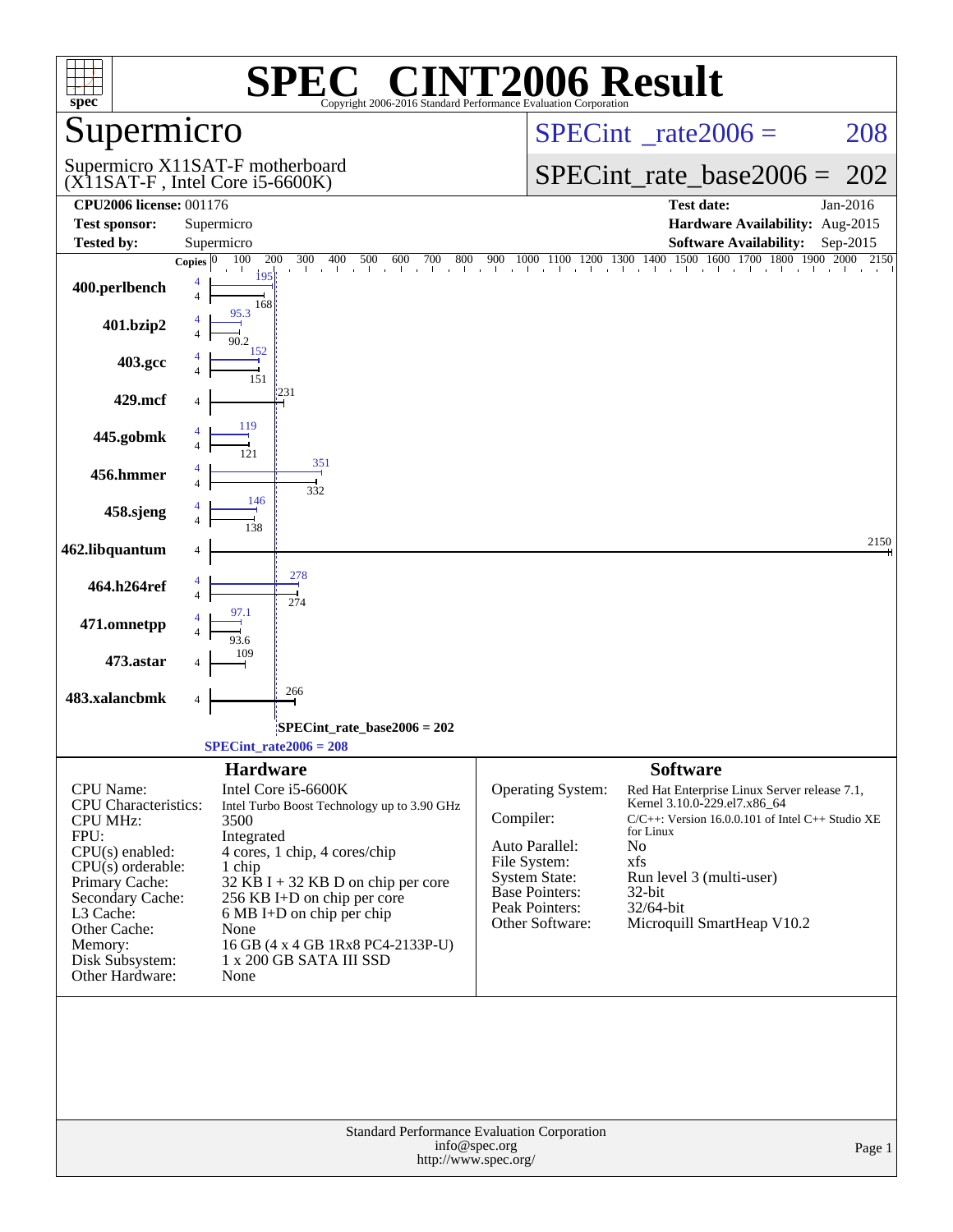

## Supermicro

(X11SAT-F , Intel Core i5-6600K) Supermicro X11SAT-F motherboard SPECint rate $2006 = 208$ 

# [SPECint\\_rate\\_base2006 =](http://www.spec.org/auto/cpu2006/Docs/result-fields.html#SPECintratebase2006) 202

**[CPU2006 license:](http://www.spec.org/auto/cpu2006/Docs/result-fields.html#CPU2006license)** 001176 **[Test date:](http://www.spec.org/auto/cpu2006/Docs/result-fields.html#Testdate)** Jan-2016 **[Test sponsor:](http://www.spec.org/auto/cpu2006/Docs/result-fields.html#Testsponsor)** Supermicro **[Hardware Availability:](http://www.spec.org/auto/cpu2006/Docs/result-fields.html#HardwareAvailability)** Aug-2015 **[Tested by:](http://www.spec.org/auto/cpu2006/Docs/result-fields.html#Testedby)** Supermicro **Supermicro [Software Availability:](http://www.spec.org/auto/cpu2006/Docs/result-fields.html#SoftwareAvailability)** Sep-2015

### **[Results Table](http://www.spec.org/auto/cpu2006/Docs/result-fields.html#ResultsTable)**

|                                                                                                          | <b>Base</b>   |                |       |                |            |                |            |                | <b>Peak</b>    |              |                |              |                |              |  |
|----------------------------------------------------------------------------------------------------------|---------------|----------------|-------|----------------|------------|----------------|------------|----------------|----------------|--------------|----------------|--------------|----------------|--------------|--|
| <b>Benchmark</b>                                                                                         | <b>Copies</b> | <b>Seconds</b> | Ratio | <b>Seconds</b> | Ratio      | <b>Seconds</b> | Ratio      | <b>Copies</b>  | <b>Seconds</b> | <b>Ratio</b> | <b>Seconds</b> | <b>Ratio</b> | <b>Seconds</b> | <b>Ratio</b> |  |
| 400.perlbench                                                                                            |               | 233            | 168   | 233            | 168        | 233            | 168        | 4              | 201            | 195          | 201            | 194          | 201            | <u>195</u>   |  |
| 401.bzip2                                                                                                |               | 428            | 90.3  | 428            | 90.1       | 428            | 90.2       | $\overline{A}$ | 405            | 95.2         | 405            | 95.4         | 405            | 95.3         |  |
| $403.\mathrm{gcc}$                                                                                       |               | 213            | 151   | 211            | 152        | 213            | 151        | $\overline{4}$ | 212            | 152          | 212            | 152          | 212            | <u>152</u>   |  |
| $429$ .mcf                                                                                               |               | 158            | 230   | 158            | 231        | 158            | 231        | 4              | 158            | 230          | 158            | 231          | 158            | 231          |  |
| $445$ .gobmk                                                                                             |               | 346            | 121   | 347            | 121        | 346            | <b>121</b> | $\overline{4}$ | 351            | 120          | 353            | <u>119</u>   | 354            | 119          |  |
| 456.hmmer                                                                                                |               | 113            | 331   | 112            | 334        | 112            | 332        | $\overline{4}$ | 107            | 350          | 106            | 351          | 106            | 351          |  |
| $458$ .sjeng                                                                                             |               | 352            | 138   | 352            | 138        | 352            | 138        | 4              | 332            | 146          | 331            | 146          | 332            | 146          |  |
| 462.libquantum                                                                                           |               | 38.6           | 2150  | 38.6           | 2150       | 38.8           | 2140       | 4              | 38.6           | 2150         | 38.6           | 2150         | 38.8           | 2140         |  |
| 464.h264ref                                                                                              |               | 324            | 274   | 323            | 274        | 323            | 274        | $\overline{4}$ | 318            | 278          | 318            | 278          | 319            | 278          |  |
| 471.omnetpp                                                                                              |               | 267            | 93.6  | 267            | 93.6       | 267            | 93.5       | 4              | 257            | 97.1         | 258            | 97.0         | 257            | 97.1         |  |
| 473.astar                                                                                                |               | 259            | 109   | 258            | <u>109</u> | 258            | 109        | $\overline{4}$ | 259            | 109          | 258            | <u>109</u>   | 258            | 109          |  |
| 483.xalancbmk                                                                                            |               | 104            | 266   | 104            | 266        | 104            | 265        | $\overline{4}$ | 104            | 266          | 104            | 266          | 104            | 265          |  |
| Results appear in the order in which they were run. Bold underlined text indicates a median measurement. |               |                |       |                |            |                |            |                |                |              |                |              |                |              |  |

#### **[Submit Notes](http://www.spec.org/auto/cpu2006/Docs/result-fields.html#SubmitNotes)**

 The taskset mechanism was used to bind copies to processors. The config file option 'submit' was used to generate taskset commands to bind each copy to a specific processor. For details, please see the config file.

### **[Operating System Notes](http://www.spec.org/auto/cpu2006/Docs/result-fields.html#OperatingSystemNotes)**

Stack size set to unlimited using "ulimit -s unlimited"

#### **[Platform Notes](http://www.spec.org/auto/cpu2006/Docs/result-fields.html#PlatformNotes)**

Standard Performance Evaluation Corporation As tested, the system used a Supermicro CSE-732D4-903B chassis. The chassis is configured with a PWS-903-PQ power supply, 1 SNK-P0046A4 heatsink, as well as 1 FAN-0124L4 chassis fan. Sysinfo program /usr/cpu2006/config/sysinfo.rev6914 \$Rev: 6914 \$ \$Date:: 2014-06-25 #\$ e3fbb8667b5a285932ceab81e28219e1 running on X11SAT-01 Sat Jan 9 08:02:18 2016 This section contains SUT (System Under Test) info as seen by some common utilities. To remove or add to this section, see: <http://www.spec.org/cpu2006/Docs/config.html#sysinfo> From /proc/cpuinfo model name : Intel(R) Core(TM) i5-6600K CPU @ 3.50GHz 1 "physical id"s (chips) 4 "processors" cores, siblings (Caution: counting these is hw and system dependent. The following excerpts from /proc/cpuinfo might not be reliable. Use with Continued on next page

[info@spec.org](mailto:info@spec.org) <http://www.spec.org/>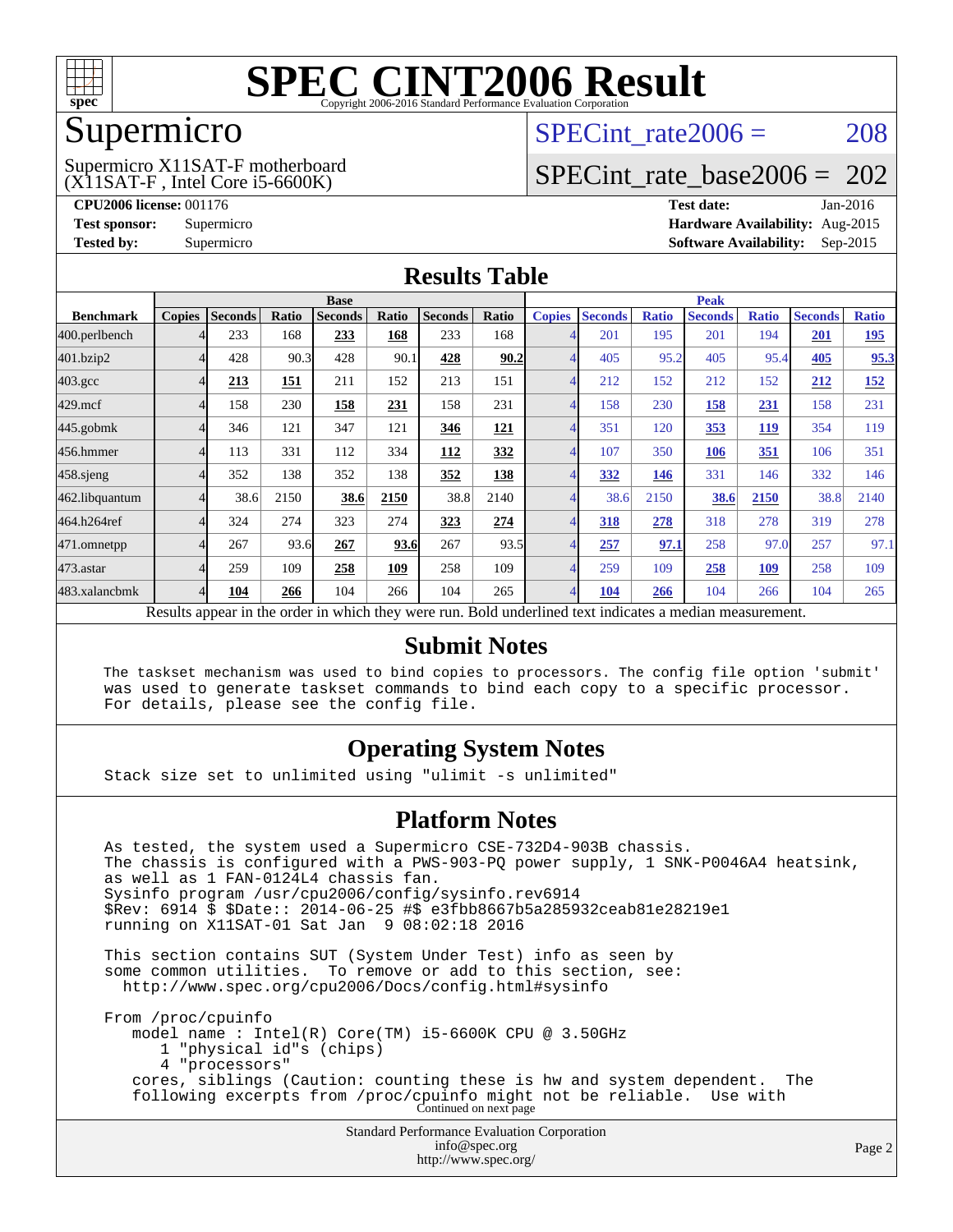

# Supermicro

SPECint rate $2006 = 208$ 

(X11SAT-F , Intel Core i5-6600K) Supermicro X11SAT-F motherboard

[SPECint\\_rate\\_base2006 =](http://www.spec.org/auto/cpu2006/Docs/result-fields.html#SPECintratebase2006) 202

**[CPU2006 license:](http://www.spec.org/auto/cpu2006/Docs/result-fields.html#CPU2006license)** 001176 **[Test date:](http://www.spec.org/auto/cpu2006/Docs/result-fields.html#Testdate)** Jan-2016 **[Test sponsor:](http://www.spec.org/auto/cpu2006/Docs/result-fields.html#Testsponsor)** Supermicro **[Hardware Availability:](http://www.spec.org/auto/cpu2006/Docs/result-fields.html#HardwareAvailability)** Aug-2015 **[Tested by:](http://www.spec.org/auto/cpu2006/Docs/result-fields.html#Testedby)** Supermicro **Supermicro [Software Availability:](http://www.spec.org/auto/cpu2006/Docs/result-fields.html#SoftwareAvailability)** Sep-2015

### **[Platform Notes \(Continued\)](http://www.spec.org/auto/cpu2006/Docs/result-fields.html#PlatformNotes)**

 caution.) cpu cores : 4 siblings : 4 physical 0: cores 0 1 2 3 cache size : 6144 KB From /proc/meminfo MemTotal: 16248396 kB HugePages\_Total: 0<br>Hugepagesize: 2048 kB Hugepagesize: From /etc/\*release\* /etc/\*version\* os-release: NAME="Red Hat Enterprise Linux Server" VERSION="7.1 (Maipo)" ID="rhel" ID\_LIKE="fedora" VERSION\_ID="7.1" PRETTY\_NAME="Red Hat Enterprise Linux Server 7.1 (Maipo)" ANSI\_COLOR="0;31" CPE\_NAME="cpe:/o:redhat:enterprise\_linux:7.1:GA:server" redhat-release: Red Hat Enterprise Linux Server release 7.1 (Maipo) system-release: Red Hat Enterprise Linux Server release 7.1 (Maipo) system-release-cpe: cpe:/o:redhat:enterprise\_linux:7.1:ga:server uname -a: Linux X11SAT-01 3.10.0-229.el7.x86\_64 #1 SMP Thu Jan 29 18:37:38 EST 2015 x86\_64 x86\_64 x86\_64 GNU/Linux run-level 3 Jan 8 23:26 SPEC is set to: /usr/cpu2006 Filesystem Type Size Used Avail Use% Mounted on /dev/sda2 xfs 183G 45G 139G 25% / Additional information from dmidecode: Warning: Use caution when you interpret this section. The 'dmidecode' program reads system data which is "intended to allow hardware to be accurately determined", but the intent may not be met, as there are frequent changes to hardware, firmware, and the "DMTF SMBIOS" standard. BIOS American Megatrends Inc. 1.0 12/18/2015 Memory: 4x Micron 8ATF51264AZ-2G1A2 4 GB 1 rank 2133 MHz (End of data from sysinfo program)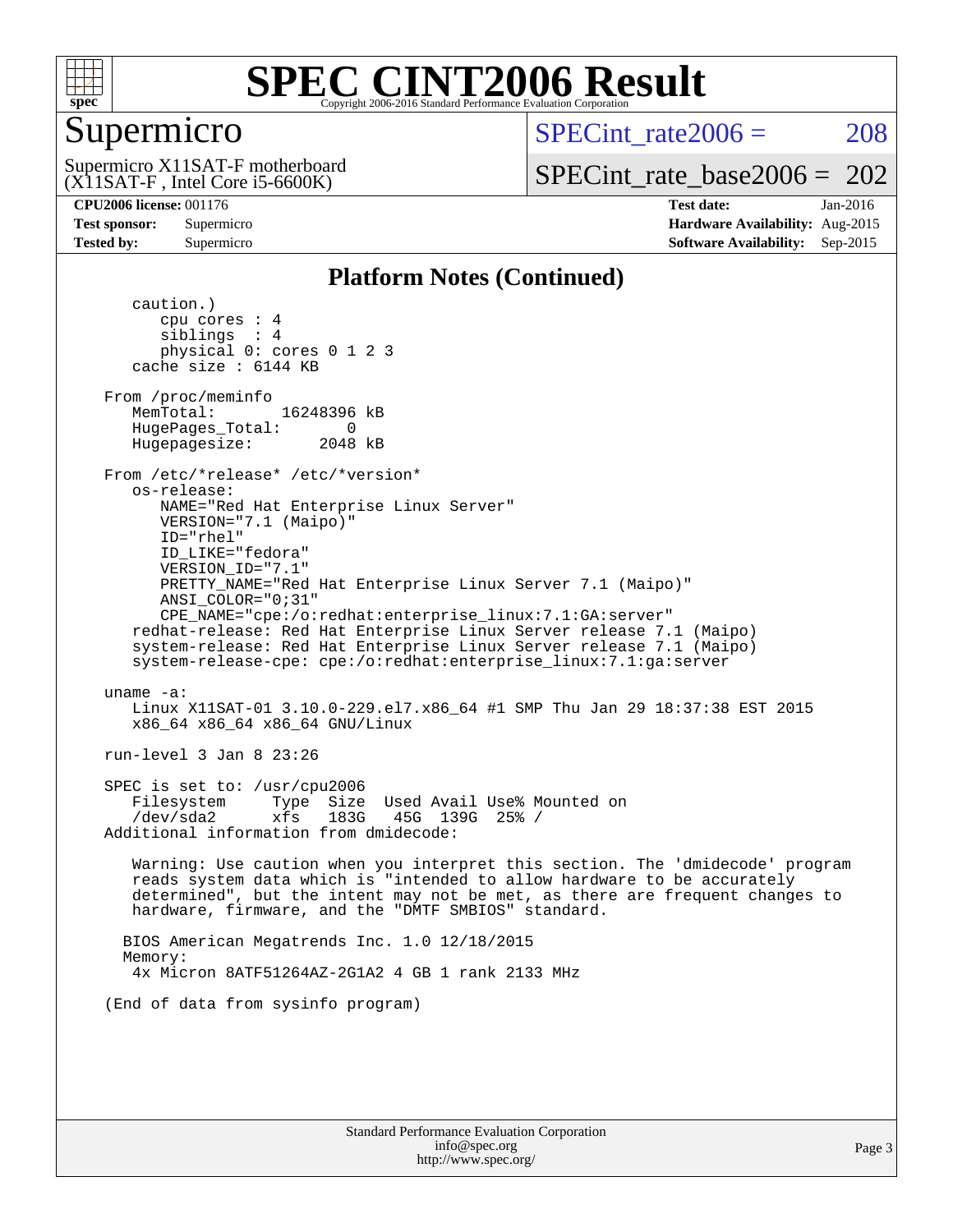

# Supermicro

SPECint rate $2006 = 208$ 

(X11SAT-F , Intel Core i5-6600K) Supermicro X11SAT-F motherboard

[SPECint\\_rate\\_base2006 =](http://www.spec.org/auto/cpu2006/Docs/result-fields.html#SPECintratebase2006) 202

**[CPU2006 license:](http://www.spec.org/auto/cpu2006/Docs/result-fields.html#CPU2006license)** 001176 **[Test date:](http://www.spec.org/auto/cpu2006/Docs/result-fields.html#Testdate)** Jan-2016 **[Test sponsor:](http://www.spec.org/auto/cpu2006/Docs/result-fields.html#Testsponsor)** Supermicro **[Hardware Availability:](http://www.spec.org/auto/cpu2006/Docs/result-fields.html#HardwareAvailability)** Aug-2015 **[Tested by:](http://www.spec.org/auto/cpu2006/Docs/result-fields.html#Testedby)** Supermicro **Supermicro [Software Availability:](http://www.spec.org/auto/cpu2006/Docs/result-fields.html#SoftwareAvailability)** Sep-2015

#### **[General Notes](http://www.spec.org/auto/cpu2006/Docs/result-fields.html#GeneralNotes)**

Environment variables set by runspec before the start of the run: LD LIBRARY PATH = "/usr/cpu2006/libs/32:/usr/cpu2006/libs/64:/usr/cpu2006/sh"

 Binaries compiled on a system with 1x Intel Core i5-4670K CPU + 32GB memory using RedHat EL 7.1 Transparent Huge Pages enabled with: echo always > /sys/kernel/mm/transparent\_hugepage/enabled

## **[Base Compiler Invocation](http://www.spec.org/auto/cpu2006/Docs/result-fields.html#BaseCompilerInvocation)**

[C benchmarks](http://www.spec.org/auto/cpu2006/Docs/result-fields.html#Cbenchmarks):

[icc -m32 -L/opt/intel/compilers\\_and\\_libraries\\_2016/linux/compiler/lib/ia32\\_lin](http://www.spec.org/cpu2006/results/res2016q1/cpu2006-20160111-38645.flags.html#user_CCbase_intel_icc_e10256ba5924b668798078a321b0cb3f)

#### [C++ benchmarks:](http://www.spec.org/auto/cpu2006/Docs/result-fields.html#CXXbenchmarks)

[icpc -m32 -L/opt/intel/compilers\\_and\\_libraries\\_2016/linux/compiler/lib/ia32\\_lin](http://www.spec.org/cpu2006/results/res2016q1/cpu2006-20160111-38645.flags.html#user_CXXbase_intel_icpc_b4f50a394bdb4597aa5879c16bc3f5c5)

# **[Base Portability Flags](http://www.spec.org/auto/cpu2006/Docs/result-fields.html#BasePortabilityFlags)**

 400.perlbench: [-D\\_FILE\\_OFFSET\\_BITS=64](http://www.spec.org/cpu2006/results/res2016q1/cpu2006-20160111-38645.flags.html#user_basePORTABILITY400_perlbench_file_offset_bits_64_438cf9856305ebd76870a2c6dc2689ab) [-DSPEC\\_CPU\\_LINUX\\_IA32](http://www.spec.org/cpu2006/results/res2016q1/cpu2006-20160111-38645.flags.html#b400.perlbench_baseCPORTABILITY_DSPEC_CPU_LINUX_IA32)  $401.bzip2: -D$ FILE\_OFFSET\_BITS=64 403.gcc: [-D\\_FILE\\_OFFSET\\_BITS=64](http://www.spec.org/cpu2006/results/res2016q1/cpu2006-20160111-38645.flags.html#user_basePORTABILITY403_gcc_file_offset_bits_64_438cf9856305ebd76870a2c6dc2689ab) 429.mcf: [-D\\_FILE\\_OFFSET\\_BITS=64](http://www.spec.org/cpu2006/results/res2016q1/cpu2006-20160111-38645.flags.html#user_basePORTABILITY429_mcf_file_offset_bits_64_438cf9856305ebd76870a2c6dc2689ab) 445.gobmk: [-D\\_FILE\\_OFFSET\\_BITS=64](http://www.spec.org/cpu2006/results/res2016q1/cpu2006-20160111-38645.flags.html#user_basePORTABILITY445_gobmk_file_offset_bits_64_438cf9856305ebd76870a2c6dc2689ab) 456.hmmer: [-D\\_FILE\\_OFFSET\\_BITS=64](http://www.spec.org/cpu2006/results/res2016q1/cpu2006-20160111-38645.flags.html#user_basePORTABILITY456_hmmer_file_offset_bits_64_438cf9856305ebd76870a2c6dc2689ab) 458.sjeng: [-D\\_FILE\\_OFFSET\\_BITS=64](http://www.spec.org/cpu2006/results/res2016q1/cpu2006-20160111-38645.flags.html#user_basePORTABILITY458_sjeng_file_offset_bits_64_438cf9856305ebd76870a2c6dc2689ab) 462.libquantum: [-D\\_FILE\\_OFFSET\\_BITS=64](http://www.spec.org/cpu2006/results/res2016q1/cpu2006-20160111-38645.flags.html#user_basePORTABILITY462_libquantum_file_offset_bits_64_438cf9856305ebd76870a2c6dc2689ab) [-DSPEC\\_CPU\\_LINUX](http://www.spec.org/cpu2006/results/res2016q1/cpu2006-20160111-38645.flags.html#b462.libquantum_baseCPORTABILITY_DSPEC_CPU_LINUX) 464.h264ref: [-D\\_FILE\\_OFFSET\\_BITS=64](http://www.spec.org/cpu2006/results/res2016q1/cpu2006-20160111-38645.flags.html#user_basePORTABILITY464_h264ref_file_offset_bits_64_438cf9856305ebd76870a2c6dc2689ab) 471.omnetpp: [-D\\_FILE\\_OFFSET\\_BITS=64](http://www.spec.org/cpu2006/results/res2016q1/cpu2006-20160111-38645.flags.html#user_basePORTABILITY471_omnetpp_file_offset_bits_64_438cf9856305ebd76870a2c6dc2689ab) 473.astar: [-D\\_FILE\\_OFFSET\\_BITS=64](http://www.spec.org/cpu2006/results/res2016q1/cpu2006-20160111-38645.flags.html#user_basePORTABILITY473_astar_file_offset_bits_64_438cf9856305ebd76870a2c6dc2689ab) 483.xalancbmk: [-D\\_FILE\\_OFFSET\\_BITS=64](http://www.spec.org/cpu2006/results/res2016q1/cpu2006-20160111-38645.flags.html#user_basePORTABILITY483_xalancbmk_file_offset_bits_64_438cf9856305ebd76870a2c6dc2689ab) [-DSPEC\\_CPU\\_LINUX](http://www.spec.org/cpu2006/results/res2016q1/cpu2006-20160111-38645.flags.html#b483.xalancbmk_baseCXXPORTABILITY_DSPEC_CPU_LINUX)

### **[Base Optimization Flags](http://www.spec.org/auto/cpu2006/Docs/result-fields.html#BaseOptimizationFlags)**

[C benchmarks](http://www.spec.org/auto/cpu2006/Docs/result-fields.html#Cbenchmarks):

[-xCORE-AVX2](http://www.spec.org/cpu2006/results/res2016q1/cpu2006-20160111-38645.flags.html#user_CCbase_f-xAVX2_5f5fc0cbe2c9f62c816d3e45806c70d7) [-ipo](http://www.spec.org/cpu2006/results/res2016q1/cpu2006-20160111-38645.flags.html#user_CCbase_f-ipo) [-O3](http://www.spec.org/cpu2006/results/res2016q1/cpu2006-20160111-38645.flags.html#user_CCbase_f-O3) [-no-prec-div](http://www.spec.org/cpu2006/results/res2016q1/cpu2006-20160111-38645.flags.html#user_CCbase_f-no-prec-div) [-opt-prefetch](http://www.spec.org/cpu2006/results/res2016q1/cpu2006-20160111-38645.flags.html#user_CCbase_f-opt-prefetch)

[C++ benchmarks:](http://www.spec.org/auto/cpu2006/Docs/result-fields.html#CXXbenchmarks)

[-xCORE-AVX2](http://www.spec.org/cpu2006/results/res2016q1/cpu2006-20160111-38645.flags.html#user_CXXbase_f-xAVX2_5f5fc0cbe2c9f62c816d3e45806c70d7) [-ipo](http://www.spec.org/cpu2006/results/res2016q1/cpu2006-20160111-38645.flags.html#user_CXXbase_f-ipo) [-O3](http://www.spec.org/cpu2006/results/res2016q1/cpu2006-20160111-38645.flags.html#user_CXXbase_f-O3) [-no-prec-div](http://www.spec.org/cpu2006/results/res2016q1/cpu2006-20160111-38645.flags.html#user_CXXbase_f-no-prec-div) [-opt-prefetch](http://www.spec.org/cpu2006/results/res2016q1/cpu2006-20160111-38645.flags.html#user_CXXbase_f-opt-prefetch) [-Wl,-z,muldefs](http://www.spec.org/cpu2006/results/res2016q1/cpu2006-20160111-38645.flags.html#user_CXXbase_link_force_multiple1_74079c344b956b9658436fd1b6dd3a8a) [-L/sh -lsmartheap](http://www.spec.org/cpu2006/results/res2016q1/cpu2006-20160111-38645.flags.html#user_CXXbase_SmartHeap_32f6c82aa1ed9c52345d30cf6e4a0499)

### **[Base Other Flags](http://www.spec.org/auto/cpu2006/Docs/result-fields.html#BaseOtherFlags)**

[C benchmarks](http://www.spec.org/auto/cpu2006/Docs/result-fields.html#Cbenchmarks):

Continued on next page

Standard Performance Evaluation Corporation [info@spec.org](mailto:info@spec.org) <http://www.spec.org/>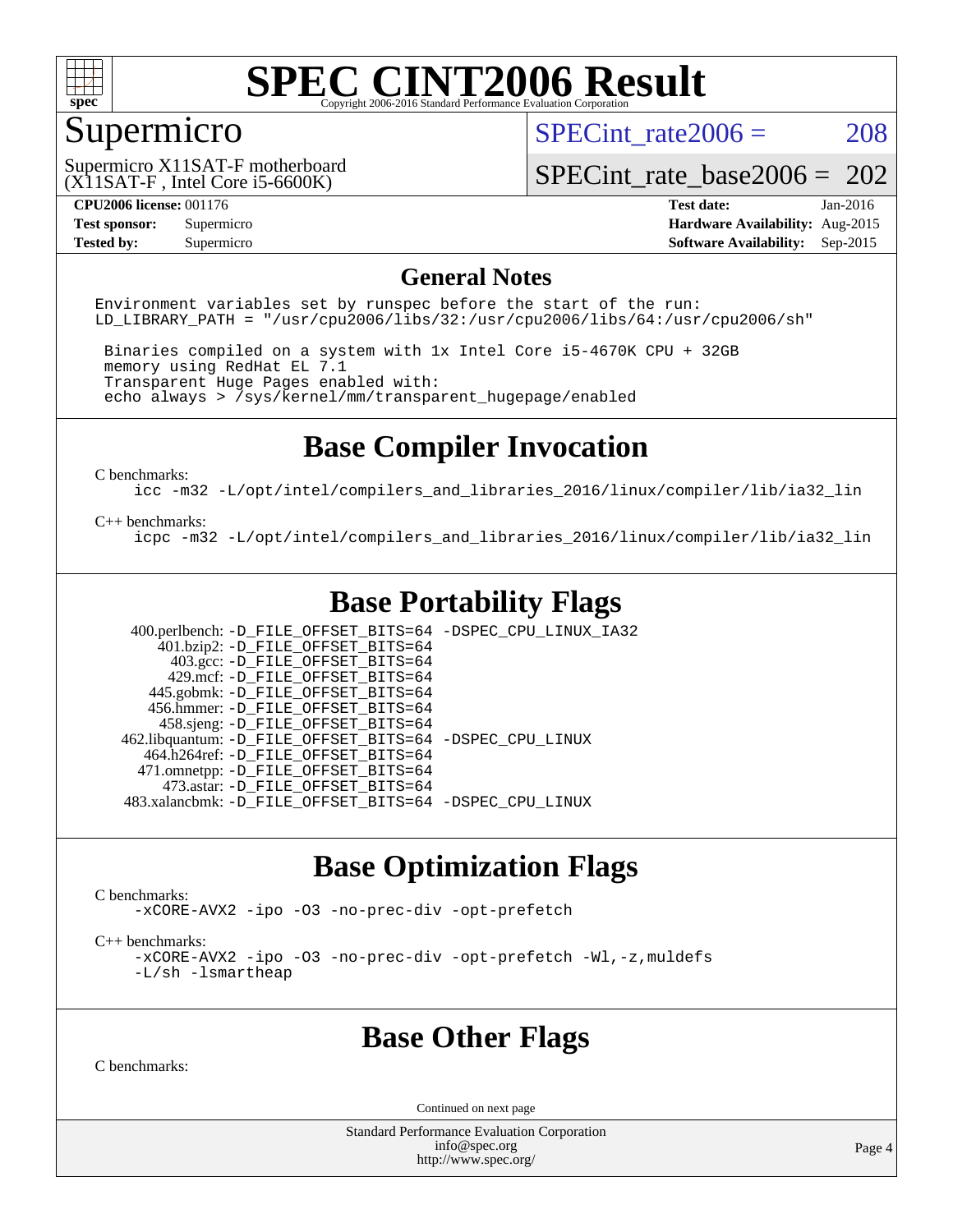

## Supermicro

SPECint rate $2006 = 208$ 

(X11SAT-F , Intel Core i5-6600K) Supermicro X11SAT-F motherboard

[SPECint\\_rate\\_base2006 =](http://www.spec.org/auto/cpu2006/Docs/result-fields.html#SPECintratebase2006) 202

**[CPU2006 license:](http://www.spec.org/auto/cpu2006/Docs/result-fields.html#CPU2006license)** 001176 **[Test date:](http://www.spec.org/auto/cpu2006/Docs/result-fields.html#Testdate)** Jan-2016 **[Test sponsor:](http://www.spec.org/auto/cpu2006/Docs/result-fields.html#Testsponsor)** Supermicro **[Hardware Availability:](http://www.spec.org/auto/cpu2006/Docs/result-fields.html#HardwareAvailability)** Aug-2015 **[Tested by:](http://www.spec.org/auto/cpu2006/Docs/result-fields.html#Testedby)** Supermicro **[Software Availability:](http://www.spec.org/auto/cpu2006/Docs/result-fields.html#SoftwareAvailability)** Sep-2015

# **[Base Other Flags \(Continued\)](http://www.spec.org/auto/cpu2006/Docs/result-fields.html#BaseOtherFlags)**

403.gcc: [-Dalloca=\\_alloca](http://www.spec.org/cpu2006/results/res2016q1/cpu2006-20160111-38645.flags.html#b403.gcc_baseEXTRA_CFLAGS_Dalloca_be3056838c12de2578596ca5467af7f3)

# **[Peak Compiler Invocation](http://www.spec.org/auto/cpu2006/Docs/result-fields.html#PeakCompilerInvocation)**

[C benchmarks \(except as noted below\)](http://www.spec.org/auto/cpu2006/Docs/result-fields.html#Cbenchmarksexceptasnotedbelow):

[icc -m32 -L/opt/intel/compilers\\_and\\_libraries\\_2016/linux/compiler/lib/ia32\\_lin](http://www.spec.org/cpu2006/results/res2016q1/cpu2006-20160111-38645.flags.html#user_CCpeak_intel_icc_e10256ba5924b668798078a321b0cb3f)

400.perlbench: [icc -m64](http://www.spec.org/cpu2006/results/res2016q1/cpu2006-20160111-38645.flags.html#user_peakCCLD400_perlbench_intel_icc_64bit_bda6cc9af1fdbb0edc3795bac97ada53)

401.bzip2: [icc -m64](http://www.spec.org/cpu2006/results/res2016q1/cpu2006-20160111-38645.flags.html#user_peakCCLD401_bzip2_intel_icc_64bit_bda6cc9af1fdbb0edc3795bac97ada53)

456.hmmer: [icc -m64](http://www.spec.org/cpu2006/results/res2016q1/cpu2006-20160111-38645.flags.html#user_peakCCLD456_hmmer_intel_icc_64bit_bda6cc9af1fdbb0edc3795bac97ada53)

458.sjeng: [icc -m64](http://www.spec.org/cpu2006/results/res2016q1/cpu2006-20160111-38645.flags.html#user_peakCCLD458_sjeng_intel_icc_64bit_bda6cc9af1fdbb0edc3795bac97ada53)

#### [C++ benchmarks:](http://www.spec.org/auto/cpu2006/Docs/result-fields.html#CXXbenchmarks)

[icpc -m32 -L/opt/intel/compilers\\_and\\_libraries\\_2016/linux/compiler/lib/ia32\\_lin](http://www.spec.org/cpu2006/results/res2016q1/cpu2006-20160111-38645.flags.html#user_CXXpeak_intel_icpc_b4f50a394bdb4597aa5879c16bc3f5c5)

# **[Peak Portability Flags](http://www.spec.org/auto/cpu2006/Docs/result-fields.html#PeakPortabilityFlags)**

 400.perlbench: [-D\\_FILE\\_OFFSET\\_BITS=64](http://www.spec.org/cpu2006/results/res2016q1/cpu2006-20160111-38645.flags.html#user_peakPORTABILITY400_perlbench_file_offset_bits_64_438cf9856305ebd76870a2c6dc2689ab) [-DSPEC\\_CPU\\_LP64](http://www.spec.org/cpu2006/results/res2016q1/cpu2006-20160111-38645.flags.html#b400.perlbench_peakCPORTABILITY_DSPEC_CPU_LP64) [-DSPEC\\_CPU\\_LINUX\\_X64](http://www.spec.org/cpu2006/results/res2016q1/cpu2006-20160111-38645.flags.html#b400.perlbench_peakCPORTABILITY_DSPEC_CPU_LINUX_X64) 401.bzip2: [-D\\_FILE\\_OFFSET\\_BITS=64](http://www.spec.org/cpu2006/results/res2016q1/cpu2006-20160111-38645.flags.html#user_peakPORTABILITY401_bzip2_file_offset_bits_64_438cf9856305ebd76870a2c6dc2689ab) [-DSPEC\\_CPU\\_LP64](http://www.spec.org/cpu2006/results/res2016q1/cpu2006-20160111-38645.flags.html#suite_peakCPORTABILITY401_bzip2_DSPEC_CPU_LP64) 403.gcc: [-D\\_FILE\\_OFFSET\\_BITS=64](http://www.spec.org/cpu2006/results/res2016q1/cpu2006-20160111-38645.flags.html#user_peakPORTABILITY403_gcc_file_offset_bits_64_438cf9856305ebd76870a2c6dc2689ab) 429.mcf: [-D\\_FILE\\_OFFSET\\_BITS=64](http://www.spec.org/cpu2006/results/res2016q1/cpu2006-20160111-38645.flags.html#user_peakPORTABILITY429_mcf_file_offset_bits_64_438cf9856305ebd76870a2c6dc2689ab) 445.gobmk: [-D\\_FILE\\_OFFSET\\_BITS=64](http://www.spec.org/cpu2006/results/res2016q1/cpu2006-20160111-38645.flags.html#user_peakPORTABILITY445_gobmk_file_offset_bits_64_438cf9856305ebd76870a2c6dc2689ab) 456.hmmer: [-D\\_FILE\\_OFFSET\\_BITS=64](http://www.spec.org/cpu2006/results/res2016q1/cpu2006-20160111-38645.flags.html#user_peakPORTABILITY456_hmmer_file_offset_bits_64_438cf9856305ebd76870a2c6dc2689ab) [-DSPEC\\_CPU\\_LP64](http://www.spec.org/cpu2006/results/res2016q1/cpu2006-20160111-38645.flags.html#suite_peakCPORTABILITY456_hmmer_DSPEC_CPU_LP64) 458.sjeng: [-D\\_FILE\\_OFFSET\\_BITS=64](http://www.spec.org/cpu2006/results/res2016q1/cpu2006-20160111-38645.flags.html#user_peakPORTABILITY458_sjeng_file_offset_bits_64_438cf9856305ebd76870a2c6dc2689ab) [-DSPEC\\_CPU\\_LP64](http://www.spec.org/cpu2006/results/res2016q1/cpu2006-20160111-38645.flags.html#suite_peakCPORTABILITY458_sjeng_DSPEC_CPU_LP64) 462.libquantum: [-D\\_FILE\\_OFFSET\\_BITS=64](http://www.spec.org/cpu2006/results/res2016q1/cpu2006-20160111-38645.flags.html#user_peakPORTABILITY462_libquantum_file_offset_bits_64_438cf9856305ebd76870a2c6dc2689ab) [-DSPEC\\_CPU\\_LINUX](http://www.spec.org/cpu2006/results/res2016q1/cpu2006-20160111-38645.flags.html#b462.libquantum_peakCPORTABILITY_DSPEC_CPU_LINUX) 464.h264ref: [-D\\_FILE\\_OFFSET\\_BITS=64](http://www.spec.org/cpu2006/results/res2016q1/cpu2006-20160111-38645.flags.html#user_peakPORTABILITY464_h264ref_file_offset_bits_64_438cf9856305ebd76870a2c6dc2689ab) 471.omnetpp: [-D\\_FILE\\_OFFSET\\_BITS=64](http://www.spec.org/cpu2006/results/res2016q1/cpu2006-20160111-38645.flags.html#user_peakPORTABILITY471_omnetpp_file_offset_bits_64_438cf9856305ebd76870a2c6dc2689ab) 473.astar: [-D\\_FILE\\_OFFSET\\_BITS=64](http://www.spec.org/cpu2006/results/res2016q1/cpu2006-20160111-38645.flags.html#user_peakPORTABILITY473_astar_file_offset_bits_64_438cf9856305ebd76870a2c6dc2689ab) 483.xalancbmk: [-D\\_FILE\\_OFFSET\\_BITS=64](http://www.spec.org/cpu2006/results/res2016q1/cpu2006-20160111-38645.flags.html#user_peakPORTABILITY483_xalancbmk_file_offset_bits_64_438cf9856305ebd76870a2c6dc2689ab) [-DSPEC\\_CPU\\_LINUX](http://www.spec.org/cpu2006/results/res2016q1/cpu2006-20160111-38645.flags.html#b483.xalancbmk_peakCXXPORTABILITY_DSPEC_CPU_LINUX)

### **[Peak Optimization Flags](http://www.spec.org/auto/cpu2006/Docs/result-fields.html#PeakOptimizationFlags)**

[C benchmarks](http://www.spec.org/auto/cpu2006/Docs/result-fields.html#Cbenchmarks):

 400.perlbench: [-xCORE-AVX2](http://www.spec.org/cpu2006/results/res2016q1/cpu2006-20160111-38645.flags.html#user_peakPASS2_CFLAGSPASS2_LDCFLAGS400_perlbench_f-xAVX2_5f5fc0cbe2c9f62c816d3e45806c70d7)(pass 2) [-prof-gen:threadsafe](http://www.spec.org/cpu2006/results/res2016q1/cpu2006-20160111-38645.flags.html#user_peakPASS1_CFLAGSPASS1_LDCFLAGS400_perlbench_prof_gen_21a26eb79f378b550acd7bec9fe4467a)(pass 1)  $-i\text{po}(pass 2) -\tilde{O}3(pass 2)$  [-no-prec-div](http://www.spec.org/cpu2006/results/res2016q1/cpu2006-20160111-38645.flags.html#user_peakPASS2_CFLAGSPASS2_LDCFLAGS400_perlbench_f-no-prec-div)(pass 2) [-par-num-threads=1](http://www.spec.org/cpu2006/results/res2016q1/cpu2006-20160111-38645.flags.html#user_peakPASS1_CFLAGSPASS1_LDCFLAGS400_perlbench_par_num_threads_786a6ff141b4e9e90432e998842df6c2)(pass 1) [-prof-use](http://www.spec.org/cpu2006/results/res2016q1/cpu2006-20160111-38645.flags.html#user_peakPASS2_CFLAGSPASS2_LDCFLAGS400_perlbench_prof_use_bccf7792157ff70d64e32fe3e1250b55)(pass 2) [-auto-ilp32](http://www.spec.org/cpu2006/results/res2016q1/cpu2006-20160111-38645.flags.html#user_peakCOPTIMIZE400_perlbench_f-auto-ilp32)

 401.bzip2: [-xCORE-AVX2](http://www.spec.org/cpu2006/results/res2016q1/cpu2006-20160111-38645.flags.html#user_peakPASS2_CFLAGSPASS2_LDCFLAGS401_bzip2_f-xAVX2_5f5fc0cbe2c9f62c816d3e45806c70d7)(pass 2) [-prof-gen:threadsafe](http://www.spec.org/cpu2006/results/res2016q1/cpu2006-20160111-38645.flags.html#user_peakPASS1_CFLAGSPASS1_LDCFLAGS401_bzip2_prof_gen_21a26eb79f378b550acd7bec9fe4467a)(pass 1)  $-i\text{po}(pass 2) -\overline{O}3(pass 2)$  [-no-prec-div](http://www.spec.org/cpu2006/results/res2016q1/cpu2006-20160111-38645.flags.html#user_peakPASS2_CFLAGSPASS2_LDCFLAGS401_bzip2_f-no-prec-div)(pass 2) [-par-num-threads=1](http://www.spec.org/cpu2006/results/res2016q1/cpu2006-20160111-38645.flags.html#user_peakPASS1_CFLAGSPASS1_LDCFLAGS401_bzip2_par_num_threads_786a6ff141b4e9e90432e998842df6c2)(pass 1) [-prof-use](http://www.spec.org/cpu2006/results/res2016q1/cpu2006-20160111-38645.flags.html#user_peakPASS2_CFLAGSPASS2_LDCFLAGS401_bzip2_prof_use_bccf7792157ff70d64e32fe3e1250b55)(pass 2) [-opt-prefetch](http://www.spec.org/cpu2006/results/res2016q1/cpu2006-20160111-38645.flags.html#user_peakCOPTIMIZE401_bzip2_f-opt-prefetch) [-auto-ilp32](http://www.spec.org/cpu2006/results/res2016q1/cpu2006-20160111-38645.flags.html#user_peakCOPTIMIZE401_bzip2_f-auto-ilp32) [-ansi-alias](http://www.spec.org/cpu2006/results/res2016q1/cpu2006-20160111-38645.flags.html#user_peakCOPTIMIZE401_bzip2_f-ansi-alias)

Continued on next page

Standard Performance Evaluation Corporation [info@spec.org](mailto:info@spec.org) <http://www.spec.org/>

Page 5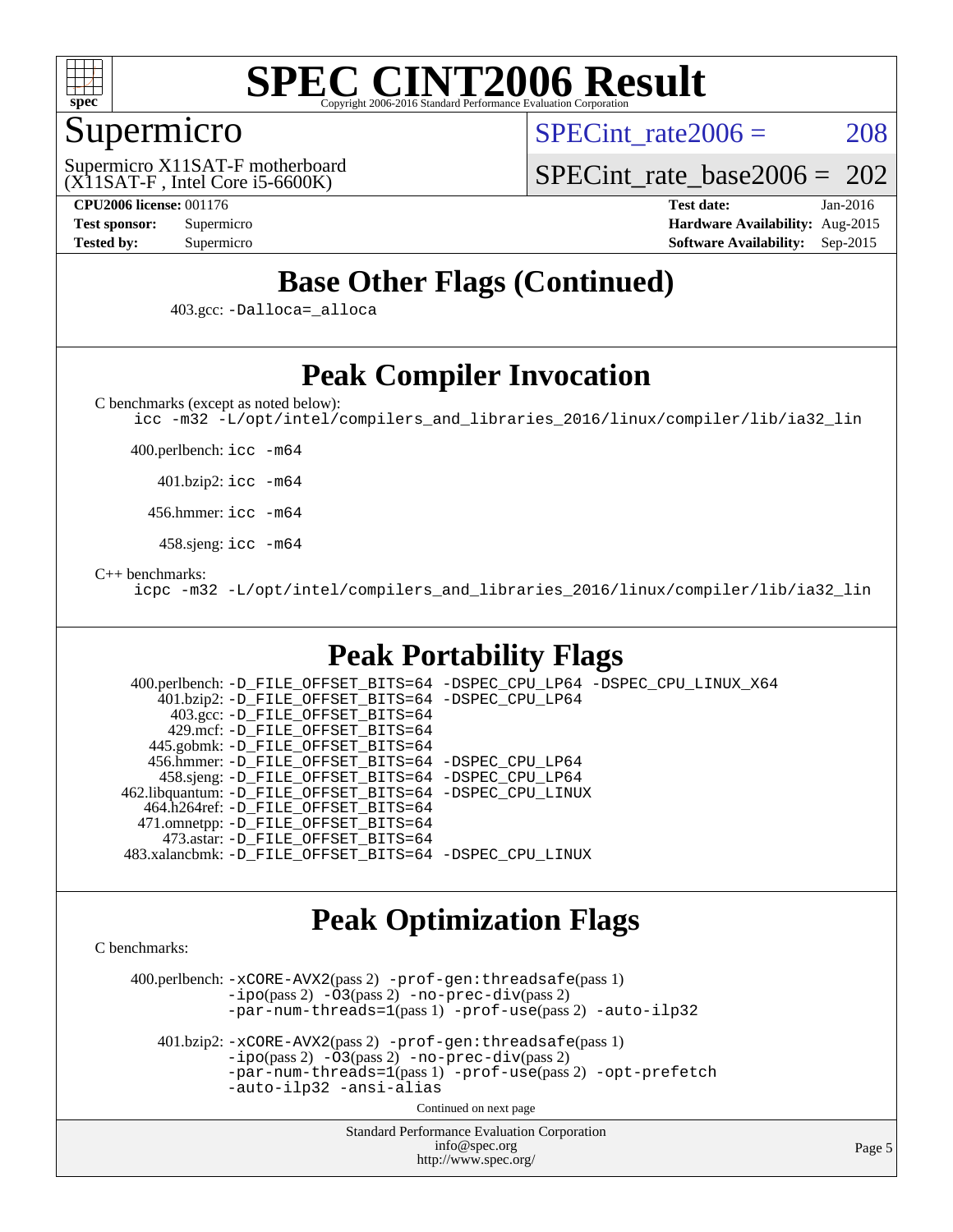

## Supermicro

SPECint rate $2006 = 208$ 

(X11SAT-F , Intel Core i5-6600K) Supermicro X11SAT-F motherboard SPECint rate base2006 =  $202$ 

**[CPU2006 license:](http://www.spec.org/auto/cpu2006/Docs/result-fields.html#CPU2006license)** 001176 **[Test date:](http://www.spec.org/auto/cpu2006/Docs/result-fields.html#Testdate)** Jan-2016

**[Test sponsor:](http://www.spec.org/auto/cpu2006/Docs/result-fields.html#Testsponsor)** Supermicro **[Hardware Availability:](http://www.spec.org/auto/cpu2006/Docs/result-fields.html#HardwareAvailability)** Aug-2015 **[Tested by:](http://www.spec.org/auto/cpu2006/Docs/result-fields.html#Testedby)** Supermicro **[Software Availability:](http://www.spec.org/auto/cpu2006/Docs/result-fields.html#SoftwareAvailability)** Sep-2015

# **[Peak Optimization Flags \(Continued\)](http://www.spec.org/auto/cpu2006/Docs/result-fields.html#PeakOptimizationFlags)**

```
 403.gcc: -xCORE-AVX2 -ipo -O3 -no-prec-div
         429.mcf: basepeak = yes
       445.gobmk: -xCORE-AVX2(pass 2) -prof-gen:threadsafe(pass 1)
                -prof-use(pass 2) -par-num-threads=1(pass 1) -ansi-alias
       456.hmmer: -xCORE-AVX2 -ipo -O3 -no-prec-div -unroll2 -auto-ilp32
         458.sjeng: -xCORE-AVX2(pass 2) -prof-gen:threadsafe(pass 1)
                -i\text{po}(pass 2) -\ddot{o}3(pass 2)-no-prec-div(pass 2)
                -par-num-threads=1(pass 1) -prof-use(pass 2) -unroll4
                -auto-ilp32
   462.libquantum: basepeak = yes
       464.h264ref: -xCORE-AVX2(pass 2) -prof-gen:threadsafe(pass 1)
                -ipo(pass 2) -O3(pass 2) -no-prec-div(pass 2)
                -par-num-threads=1(pass 1) -prof-use(pass 2) -unroll2
                -ansi-alias
C++ benchmarks: 
      471.omnetpp: -xCORE-AVX2(pass 2) -prof-gen:threadsafe(pass 1)
                -ipo(pass 2) -O3(pass 2) -no-prec-div(pass 2)
                -par-num-threads=1(pass 1) -prof-use(pass 2) -ansi-alias
                -opt-ra-region-strategy=block -Wl,-z,muldefs
                -L/sh -lsmartheap
         473.astar: basepeak = yes
   483.xalanchmk: basepeak = yes
```
**[Peak Other Flags](http://www.spec.org/auto/cpu2006/Docs/result-fields.html#PeakOtherFlags)**

[C benchmarks](http://www.spec.org/auto/cpu2006/Docs/result-fields.html#Cbenchmarks):

403.gcc: [-Dalloca=\\_alloca](http://www.spec.org/cpu2006/results/res2016q1/cpu2006-20160111-38645.flags.html#b403.gcc_peakEXTRA_CFLAGS_Dalloca_be3056838c12de2578596ca5467af7f3)

The flags files that were used to format this result can be browsed at <http://www.spec.org/cpu2006/flags/Intel-ic16.0-official-linux64.html> <http://www.spec.org/cpu2006/flags/Supermicro-Platform-Settings-V1.2-revH.html>

You can also download the XML flags sources by saving the following links:

<http://www.spec.org/cpu2006/flags/Intel-ic16.0-official-linux64.xml>

<http://www.spec.org/cpu2006/flags/Supermicro-Platform-Settings-V1.2-revH.xml>

Standard Performance Evaluation Corporation [info@spec.org](mailto:info@spec.org) <http://www.spec.org/>

Page 6